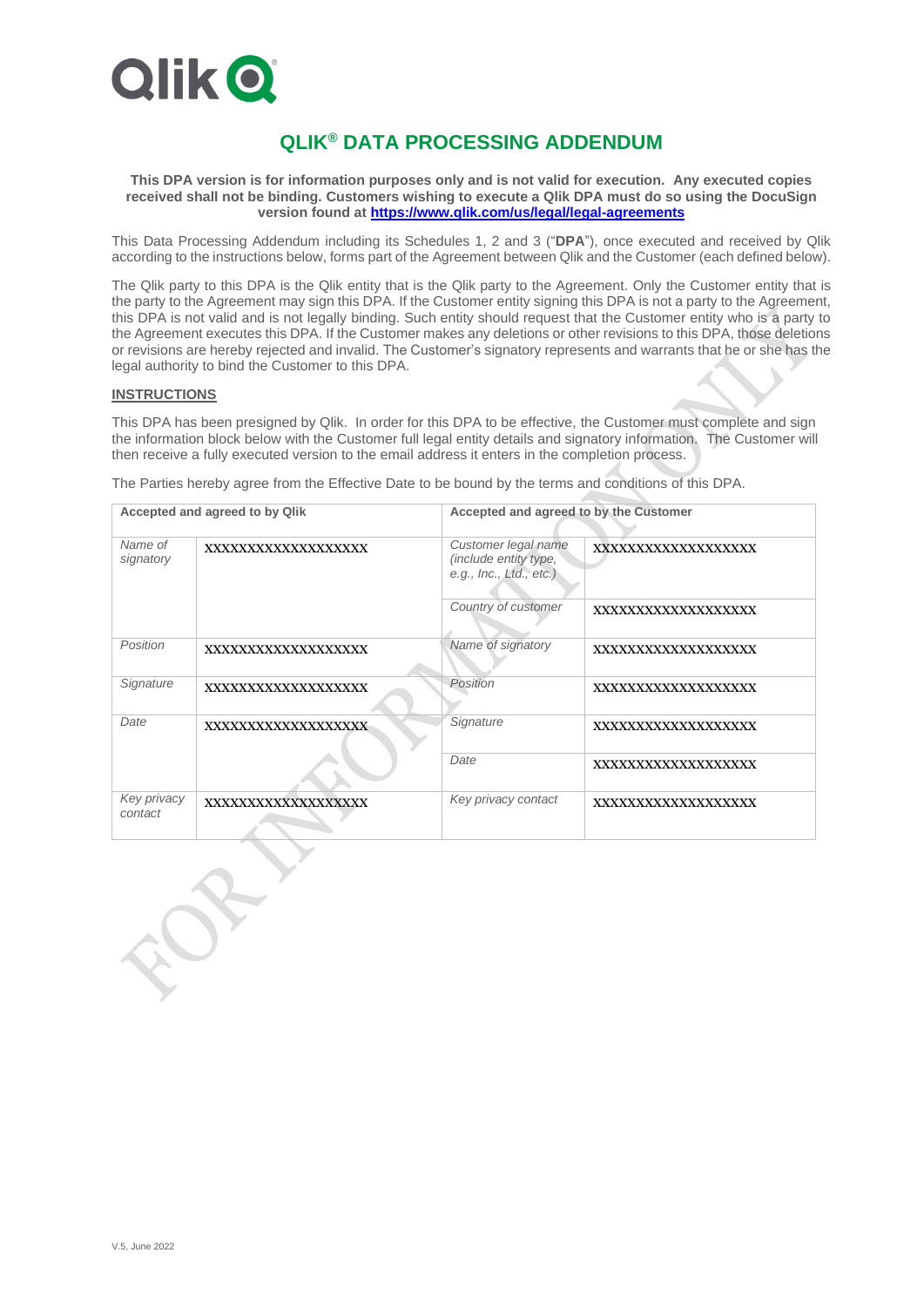## **SCHEDULE 1 DATA PROTECTION OBLIGATIONS**

This DPA is an agreement between the Customer and Qlik governing the Processing by Qlik of Customer Personal Data in its performance of the Services. Capitalized terms used in the DPA will have the meanings given to them in Section 1 below.

## **1. DEFINITIONS**

"**Affiliate**" means any entity that directly or indirectly controls, is controlled by, or is under common control with the subject entity. "Control," for purposes of this definition, means direct or indirect ownership or control of more than 50% of the voting interests of the subject entity.

"**Agreement**" means either (i) th[e Qlik Customer Agreement](https://www.qlik.com/us/-/media/files/legal/license-agreements/qlik/qlik-customer-agreement-english.pdf) or (ii) the Qlik OEM Partner Agreement, between Qlik and the Customer under which Qlik provides the applicable Services.

"**CCPA**" means the California Consumer Privacy Act and its implementing regulations. The terms "**Business**" and "**Service Provider**" where used in this DPA addressing compliance under the CCPA will have the meanings given to them under the CCPA.

"**Client-Managed Deployment**" means a deployment of onpremise Qlik software managed and/or hosted by the Customer or by a Customer's third party cloud provider.

"**Consulting Services**" means any consulting services provided to the Customer by Qlik pursuant to the Agreement.

"**Customer**" means the customer legal entity which is a Party to the Agreement.

"**Customer Personal Data**" means Personal Data which Qlik Processes on behalf of the Customer in the performance of the Services, including, where applicable, Qlik Cloud Customer Content. It does not include Personal Data for which Olik is a Controller

"**Data Protection Law**" means, as amended from time to time, the Australia Privacy Act, the Brazil General Data Protection Law (LGPD), the Canada Personal Information Protection and Electronic Documents Act, the EU GDPR, the Japan Act on the Protection of Personal Information, the Singapore Personal Data Protection Act, the UK Data Protection Act 2018 and UK General Data Protection Regulation, and the data privacy laws of the United States and its states (including, where applicable, the CCPA), and in each case only to the extent applicable to the performance of either Party's obligations under this DPA. It does not include any Industry-Specific Data Law.

"**Effective Date**" means the date on which Qlik receives a validly executed DPA under the instructions above and always subject to the Customer having validly executed an Agreement.

"**EEA**" means, for the purpose of this DPA, the European Economic Area (including the European Union) and, for the purposes of this DPA, Switzerland.

"**EEA Customer Personal Data**" means Customer Personal Data that is subject to the EU GDPR.

"**EU GDPR**" means, in each case to the extent applicable to the Processing activities (i) Regulation (EU) 2016/679; and (ii) Regulation (EU) 2016/679 as amended by any legislation arising out of the withdrawal of the UK from the European Union.

"**Industry-Specific Data Law**" means any Data Protection Law that is specific to Customer's industry, including the Health Insurance Portability and Accountability Act and its implementing regulations ("HIPAA") and the Gramm Leach Bliley Act ("GLBA"), and any industry data standard to which Customer has agreed to comply, including the Payment Card

Industry Data Security Standard of the PCI Security Standards Council ("PCI DSS").

"**Party**" or "**Parties**" means Qlik and the Customer, individually and collectively, as the case may be.

"**Personal Data**" means information relating to an identified or identifiable natural person or as otherwise defined under applicable Data Protection Law.

"**Personnel"** means a Party's employees or other workers under their direct control.

"**Qlik**" means the Qlik Affiliate which is party to the Agreement.

"**Qlik Cloud Customer Content**" means information, data, media, or other content to the extent it includes Customer Personal Data that is, by or upon the instructions of the Customer, uploaded into and residing in Qlik Cloud which Qlik Processes on behalf of the Customer.

"**Qlik Cloud**" means a subscription-based, hosted solution provided and managed by Qlik under an Agreement.

"**Security Incident"** means unauthorized or unlawful destruction, loss, alteration or access to, or disclosure of, Customer Personal Data that is in Qlik's possession or under Qlik's control in its performance of the Services. It does not include events which are either (i) caused by the Customer or Customer Affiliates or their end users or third parties operating under their direction, such as the Customer's or Customer Affiliate's failure to (a) control user access; (b) secure or encrypt Customer Personal Data which the Customer transmits to and from Qlik during performance of the Services; and/or (c) implement security configurations to protect Customer Personal Data; or (ii) unsuccessful attempts or activities that do not or are not reasonably likely to compromise the security of Customer Personal Data, including but not limited to unsuccessful log-in attempts, pings, port scans, denial of service attacks, and other network attacks on firewalls or networked systems.

"**Services**" means, pursuant to an Agreement, (i) Qlik Cloud, (ii) a Qlik Cloud trial, (iii) a Qlik Cloud presales proof-ofconcept performed by Qlik, and/or (iv) Support Services and/or Consulting Services requiring Qlik personnel to access or otherwise Process either (a) Qlik Cloud Customer Content while within or originating from Qlik Cloud and/or (b) Customer Personal Data relating to a Client-Managed Deployment, and in each case, only as it relates to Processing by Qlik of Customer Personal Data. Notwithstanding the foregoing, "Services" does not include, and accordingly, this DPA does not cover, (i) Qlik Cloud Customer Content which leaves Qlik Cloud, and/or (ii) Customer Personal Data stored in a Client-Managed Deployment, including but not limited to Customer Personal Data stored within self-hosted software.

"**Support Services**" means end user support provided by Qlik to the Customer under the Agreement involving Processing by Qlik of Customer Personal Data either by way of (i) temporary remote access or screenshare, and/or (ii) receipt by Qlik of Customer files via Qlik's support portal on the Qlik Community website.

"**Termination Date**" means the termination or expiration of the relevant Service(s) under the Agreement between the Parties, or, in the case of a Qlik Cloud presales proof-of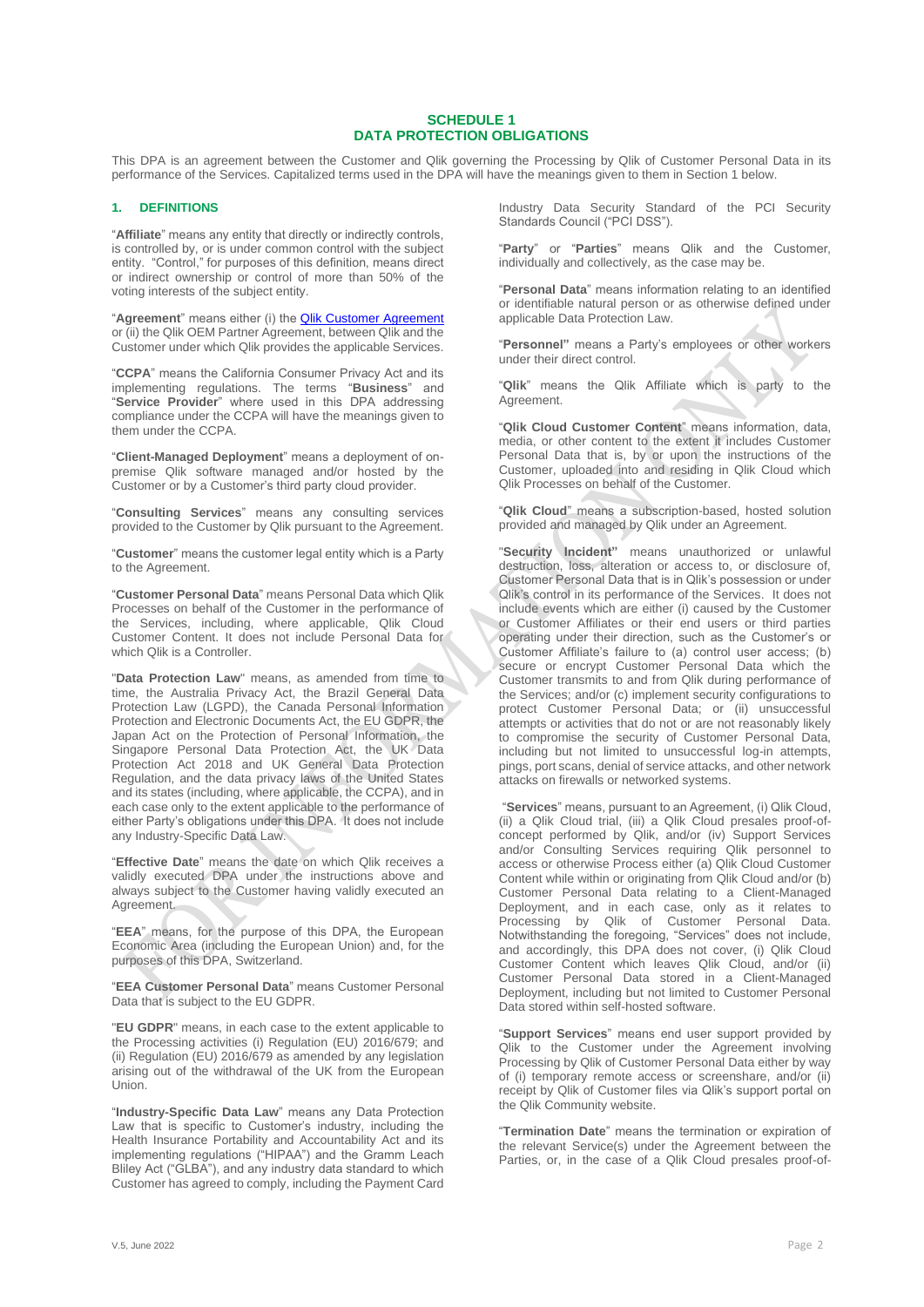concept or trial, the termination or expiration of that presales proof-of-concept or trial.

"**Third Country**" means a third country not deemed by the EU Commission or UK Information Commissioner, as applicable, to have an equivalent level of privacy protection to those jurisdictions.

**UK Addendum**" means the UK International Data Transfer Addendum to the EU Commission Standard Contractual Clauses issued by the UK Information Commissioner and laid before Parliament in accordance with S119A(1) Data Protection Act 2018 on 2 February 2022 but, as permitted by Section 17 of such Addendum, the format of the information set out in Part 1 of the Addendum shall be amended as set out in Section 5.3 of this DPA."**UK Customer Personal Data**" means Customer Personal Data that is subject to the UK GDPR.

"**UK Customer Personal Data**" means Customer Personal Data that is subject to the UK GDPR.

"**2021 SCCs**" means the 2021 SCCs Module Two and the 2021 SCCs Module Three, collectively or individually, as applicable, published under EU Commission Decision 2021/914/EU for EU Personal Data transfers outside the EU to Third Countries not deemed by the EU Commission to have an equivalent level of privacy protection. The terms "**2021 SCCs Module Two**" means the 2021 SCCs, module two (controller to processor), and "**2021 SCCs Module Three**" means the 2021 SCCs, module three (processor to processor).

"**Controller**", "**Data Subject**", "**Processor**", "**Process/Processed/Processing**", **"Subprocessor**" and "**Supervisory Authority**" will be interpreted in accordance with Data Protection Law.

#### **2. PROCESSING BY QLIK OF CUSTOMER PERSONAL DATA**

**2.1 Details of Processing.** The table below in this Section 2.1 sets out the Customer Personal Data Qlik may Process when providing the Services:

| Nature/Activities/<br><b>Purpose of</b><br><b>Processing</b>                                  | analysis and storage<br>οf<br>Data<br>Customer Personal Data by the<br>Customer in Olik<br>Cloud and/or<br>Support or Consulting Services.                                                                                                                                                                                                       |
|-----------------------------------------------------------------------------------------------|--------------------------------------------------------------------------------------------------------------------------------------------------------------------------------------------------------------------------------------------------------------------------------------------------------------------------------------------------|
| <b>Frequency and</b><br>Duration of<br><b>Processing</b>                                      | From time to time during the term of<br>the Services under the Agreement<br>or, in the case of a Qlik Cloud<br>presales proof-of-concept or trial,<br>the term of that proof-of-concept or<br>trial. Duration of Processing and<br>retention period shall be the duration<br>of the Services unless Customer<br>Personal Data is deleted sooner. |
| <b>Types of</b><br><b>Personal Data</b><br><b>Processed</b>                                   | Customer Personal Data uploaded<br>to and residing in Qlik Cloud and/or<br>otherwise Processed by Qlik to<br>provide the Services. Customer<br>Personal Data may include sensitive<br>Personal Data as long as such data<br>is not regulated by an Industry-<br>Specific Data Law.                                                               |
| <b>Categories of</b><br><b>Data Subjects</b><br>whose Personal<br>Data is<br><b>Processed</b> | Olik will not be aware of what<br>Personal Data the Customer may<br>provide for the Services.<br>It is<br>anticipated that the Data Subjects<br>may include employees, customers,<br>prospects, business partners and<br>vendors of the Customer.                                                                                                |

**2.2 Purpose of Processing Customer Personal Data.** The Parties agree that either (a) the Customer is the Controller and Qlik is a Processor, or (b) Customer is the Processor and Qlik is a Subprocessor, in relation to the Customer Personal Data that Qlik Processes on the Customer's behalf in the course of providing the Services. For the avoidance of doubt, this DPA does not apply to Personal Data for which Olik is a Controller. Olik will Process the Customer Personal Data only to perform the Services for the Customer and for no other purpose. To the extent that the CCPA applies to the Processing of Customer Personal Data in the course of providing the Services, Qlik is a Service Provider and the Customer is a Business. If Qlik is required to Process the Customer Personal Data for any other purpose by applicable laws to which Qlik is subject, Qlik will, unless prohibited by such applicable laws and subject to the terms of this DPA, inform Customer of this requirement first.

**2.3 Disclosure of Customer Personal Data.** Unless otherwise provided for in this DPA, Qlik will not disclose to any third party any Customer Personal Data, except, in each case, as necessary to maintain or provide the Services, or, notwithstanding Section 5.5 below, as necessary to comply with the law or a valid and binding order of a governmental body (such as a subpoena or court order). If a governmental body sends Qlik such a demand for Customer Personal Data, Qlik will attempt, where possible under relevant law, to redirect the governmental body to request that data directly from the Customer. Qlik does not sell Customer Personal Data. The Customer will not disclose Personal Data to Qlik or request that Qlik Process Customer Personal Data that is subject to any Industry-Specific Data Law without first notifying Qlik and agreeing upon any additional written terms applicable to the Processing of such Industry-Specific Data Law. For clarity, Qlik expressly disclaims any responsibility under this DPA for the Processing of Personal Data under any Industry-Specific Data Law. Qlik has no obligation to assess the Customer Personal Data in order to identify information subject to any Industry-Specific Data Law.

**2.4 Customer Personal Data for Support Services.** The Parties acknowledge that Qlik does not ordinarily require to Process Customer Personal Data on the Customer's behalf to resolve a technical issue for Support Services. Accordingly;

2.4.1 the Customer shall use their best efforts to minimize any transfer of Customer Personal Data to Qlik for Support Services. Such efforts shall include but not be limited to removing, anonymizing and/or pseudononymizing Customer Personal Data in files prior to Processing by Qlik; and

2.4.2 Qlik's total liability in relation to the Processing of Support Services Customer Personal Data, whether in contract, tort or under any other theory of liability, shall not exceed US\$20,000.

**2.5 Obligations of Qlik Personnel.** Qlik will ensure that Qlik Personnel required to access the Customer Personal Data are subject to a binding duty of confidentiality in respect of such Customer Personal Data and take reasonable steps to ensure the reliability and competence of such Qlik Personnel.

**2.6 Instructions.** Customer authorizes and instructs Qlik to Process Customer Personal Data for the performance of the Services. The Parties agree that this DPA and the Agreement are the Customer's complete and final documented Processing instructions to Qlik in relation to Customer Personal Data. The Customer shall ensure that its Processing instructions comply with applicable Data Protection Laws in relation to Customer Personal Data and that the Processing of Customer Personal Data in accordance with the Customer's instructions will not cause Qlik to be in breach of any relevant law. The Customer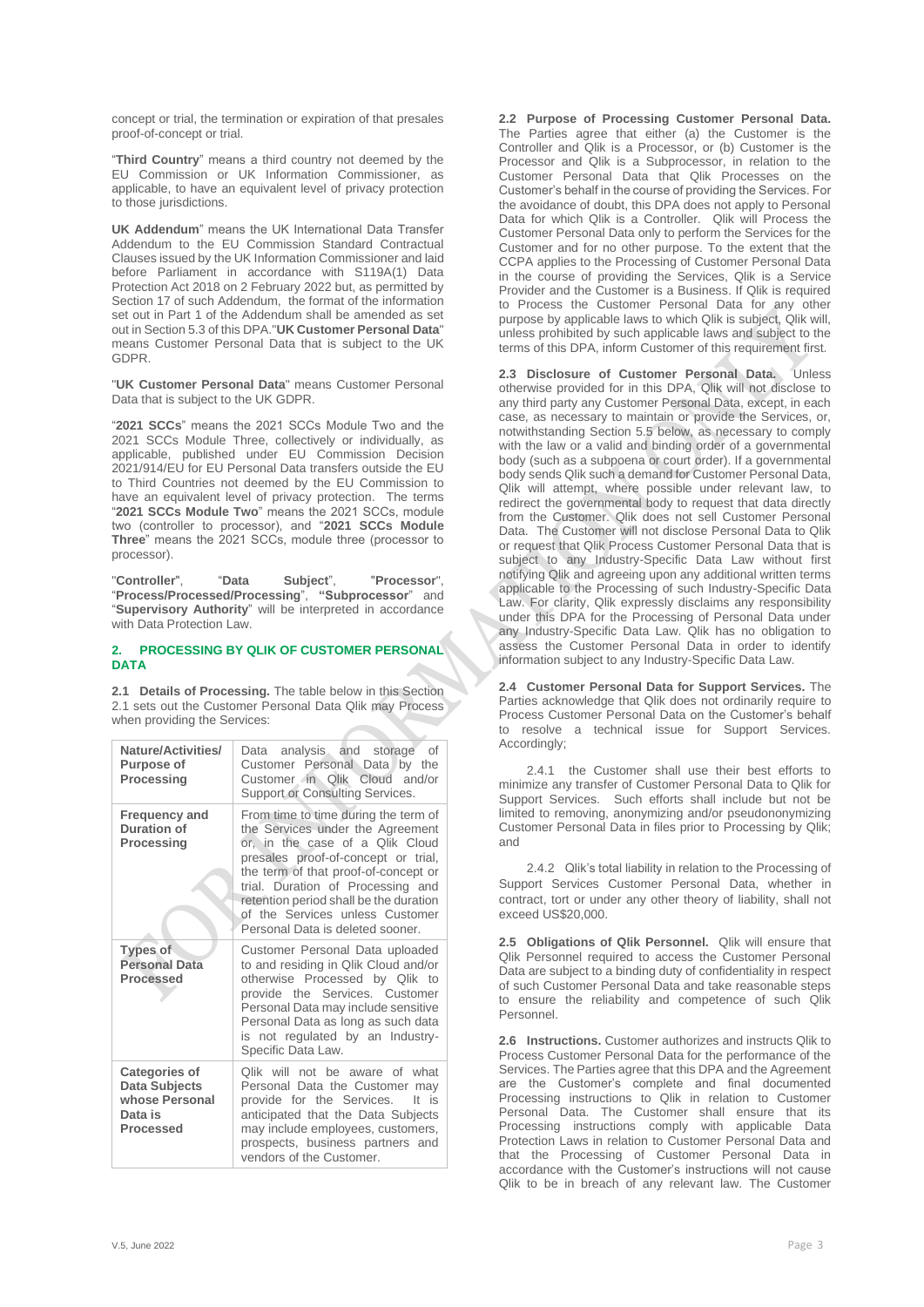warrants that it has the right and authority under applicable Data Protection Law to disclose, or have disclosed, Customer Personal Data to Qlik to be Processed by Qlik for the Services and that the Customer has obtained all necessary consents and provided all necessary notifications required by Data Protection Law with respect to the Processing of Customer Personal Data by Qlik. The Customer will not disclose Customer Personal Data to Qlik or instruct Qlik to Process Customer Personal Data for any purpose not permitted by applicable law, including Data Protection Law. Qlik will notify the Customer if Qlik becomes aware that, and in Qlik's reasonable opinion, an instruction for the Processing of Customer Personal Data given by the Customer violates Data Protection Law, it being acknowledged that Qlik is not under any obligation to undertake additional work, screening or legal assessment to determine whether Customer's instructions are compliant with Data Protection Law.

**2.7 Assistance to the Customer.** Upon a written request, Qlik will provide reasonable cooperation and assistance necessary to assist the Customer, insofar as required by Data Protection Law and as it relates to Processing by Qlik for the Services, in fulfilling the Customer's obligations to respond to requests from Data Subjects exercising their rights (notwithstanding the Customer's obligations in Section 7) and/or to carry out data protection impact assessments. Qlik's Data Protection Officer and privacy team may be reached at [privacy@qlik.com.](mailto:privacy@qlik.com)

**2.8 Compliance with Data Protection Laws.** Each Party will comply with the Data Protection Laws applicable to it in relation to their performance of this DPA, including, where applicable, the EU GDPR.

#### **3. SECURITY**

**3.1 Security of Data Processing.** Qlik will implement and maintain appropriate technical and organizational measures to protect Customer Personal Data against unauthorized or unlawful Processing and against accidental or unlawful loss, destruction, alteration or damage, and against unauthorized disclosure or access. These measures will be appropriate to the harm, which might result from any unauthorized or unlawful Processing, accidental loss, destruction, damage or theft of the Customer Personal Data and having regard to the nature of the Customer Personal Data which is to be protected. At a minimum, these will include the measures set out in Schedule 2.

**3.2 Notification of a Security Incident.** Upon becoming aware of a Security Incident, Qlik will notify the Customer without undue delay and take reasonable steps to identify, prevent and mitigate the effects of the Security Incident and to remedy the Security Incident to the extent such remediation is within Qlik's reasonable control. A notification by Qlik to the Customer of a Security Incident under this DPA is not and will not be construed as an acknowledgement by Qlik of any fault or liability of Qlik with respect to the Security Incident.

**3.3 Notification Mechanism.** Security Incident notifications, if any, will be delivered to Customer by any means Qlik selects, including via email. It is the Customer's responsibility to ensure that it provides Qlik with accurate contact information and secure transmission at all times.

# **4. SUBPROCESSORS**

**4.1 Authorized Subprocessors.** The Customer agrees that Qlik may use its Affiliates and other Subprocessors to fulfil its contractual obligations under this DPA or to provide certain Services on its behalf. The Qlik website lists Subprocessors that are currently engaged by Qlik to carry out Processing activities on Customer Personal Data (currently<br>located at https://community.glik.com/t5/Olik-Technical[https://community.qlik.com/t5/Qlik-Technical-](https://community.qlik.com/t5/Qlik-Technical-Bulletin-Blog/Qlik-Subprocessors-General-Data-Protection-Regulation-GDPR/ba-p/1572352)[Bulletin-Blog/Qlik-Subprocessors-General-Data-Protection-](https://community.qlik.com/t5/Qlik-Technical-Bulletin-Blog/Qlik-Subprocessors-General-Data-Protection-Regulation-GDPR/ba-p/1572352) [Regulation-GDPR/ba-p/1572352\)](https://community.qlik.com/t5/Qlik-Technical-Bulletin-Blog/Qlik-Subprocessors-General-Data-Protection-Regulation-GDPR/ba-p/1572352). The Customer may subscribe to the list in order to receive Subprocessor updates.

**4.2 Subprocessor Obligations.** Where Qlik uses a Subprocessor as set forth in this Section 4, Qlik will (i) enter into a written agreement with the Subprocessor and will impose on the Subprocessor contractual obligations not less protective on an aggregate basis than the overall obligations that Qlik has provided under this DPA, including but not limited to, where applicable, incorporating the 2021 SCCs and/or the UK Addendum; and (ii) restrict the Subprocessor's access to and use of Customer Personal Data only to provide<br>the Services. For the avoidance of doubt, where a For the avoidance of doubt, where a Subprocessor fails to fulfil its obligations under any subprocessing agreement or any applicable Data Protection Law with respect to Customer Personal Data, Qlik will remain liable, subject to the terms of this DPA, to the Customer for the fulfilment of Qlik's obligations under this DPA.

**4.3 Appointing a New Subprocessor.** At least thirty (30) days before Qlik engages any new Subprocessor to carry out Processing activities on Customer Personal Data, Qlik will provide notice of such update to the Subprocessor list through the applicable website. If the Customer is entitled to do so under applicable Data Protection Law and as it relates to the Processing of Customer Personal Data by the Subprocessor, the Customer may make reasonable objections in writing to [privacy@qlik.com](mailto:privacy@qlik.com) within the 30-day period regarding the appointment of the new Subprocessor. After receiving such written objection Qlik will either: (i) work with the Customer to address the Customer's objections to its reasonable satisfaction, (ii) instruct the Subprocessor not to Process Customer Personal Data, provided that the Customer accepts that this may impair the Services (for which Qlik shall bear no responsibility or liability), or (iii) notify the Customer of an option to terminate this DPA and the applicable order form for Services which cannot be provided by Qlik without the use of the objected-to new subprocessor. If Qlik does not receive an objection from the Customer within the 30-day objection period, the Customer will be deemed to have consented to the appointment of the new Subprocessor.

#### **5. EEA/UK THIRD COUNTRY DATA TRANSFERS**

**5.1 Transfers of EEA Customer Personal Data.** For transfers of EEA Customer Personal Data by the Customer to Qlik, where the Qlik party to this DPA is in a Third Country not deemed under EEA Data Protection Law to provide an equivalent level of privacy protection to that in the EEA;

5.1.1 where the Customer is the Controller and Qlik a Processor of such EEA Customer Personal Data, such transfer(s) are subject to th[e 2021 SCCs Module Two;](https://eur-lex.europa.eu/eli/dec_impl/2021/914/oj?uri=CELEX:32021D0914) and/or

5.1.2 where the Customer is the Processor and Qlik a Subprocessor of such EEA Customer Personal Data (i.e., where the EEA Customer Personal Data contains EEA Personal Data of the Customer's customers where the Customer is a Processor), such transfer(s) are subject to the 2021 SCCs Module Three;

in each case, the 2021 SCCs Module Two and 2021 SCCs Module Three are hereby incorporated in this DPA, as applicable, and shall apply as described in Section 5.2 below and subject to the provisions of this DPA.

**5.2 Particulars regarding the 2021 SCCs.** The 2021 SCCs referred to in Section 5.1 above shall apply with the following particulars:

5.2.1 the Customer will be the data exporter and Qlik will be the data importer;

5.2.2 for Clause 9 (a) (use of Subprocessors), the Parties agree to option 2 (general written authorization) as described in Section 4. A list of Qlik's Subprocessors , for the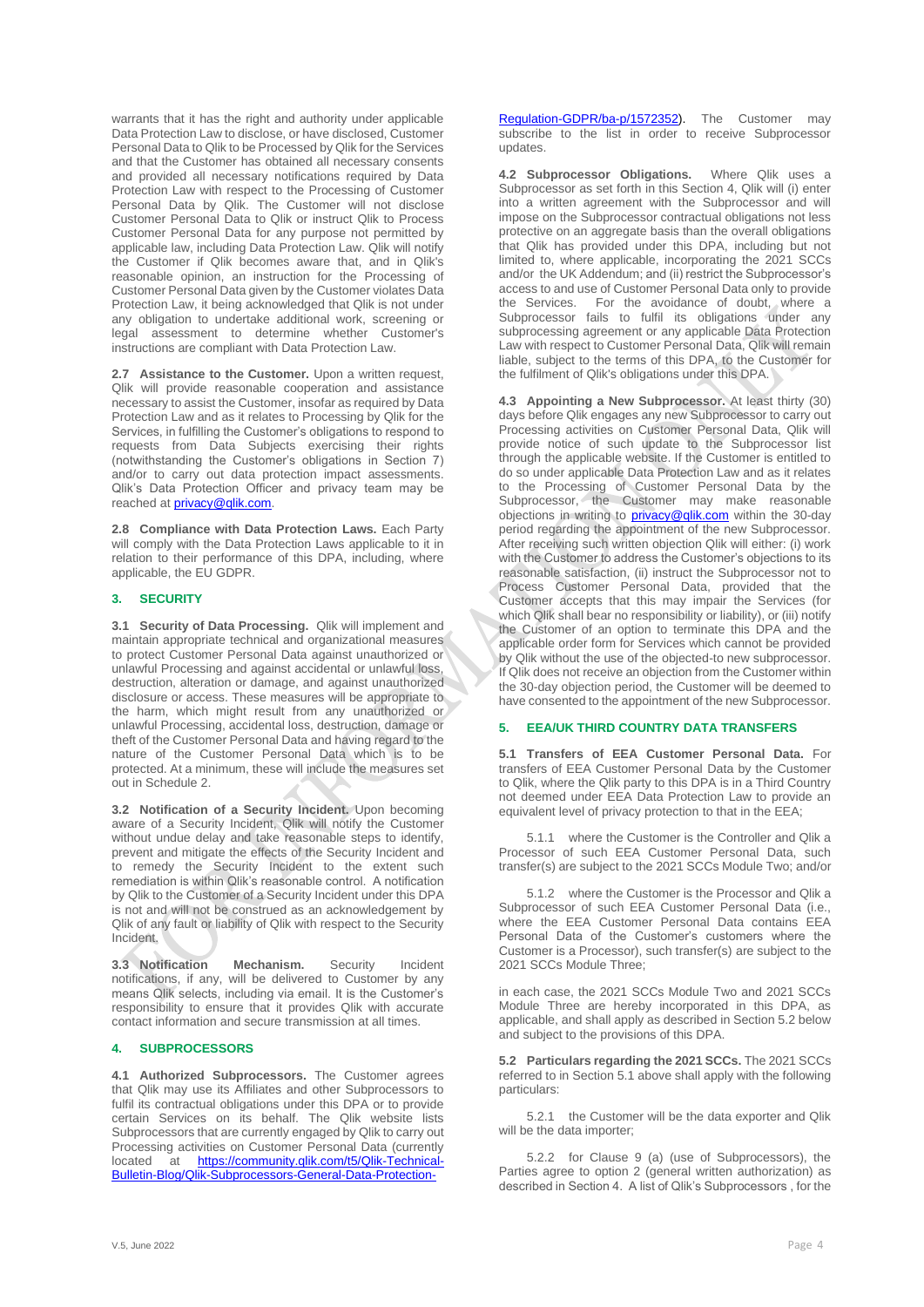purpose of Annex III to the 2021 SCCs, is available at Schedule 3;

5.2.3 the options in Clause 7 (docking) and Clause 11 (a) (redress) are not exercised;

5.2.4 for Clause 17 (governing law), Clause 18 (b) (choice of forum and jurisdiction) and Annex I (c) (Supervisory Authority), the Parties agree that the governing law, relevant Supervisory Authority, and relevant courts for a dispute regarding the 2021 SCCs will be those of the Customer country (or state, if relevant) if the Customer is an EEA entity and, in any event, decided in accordance with the relevant Data Protection Law. In the event of ambiguity, the governing law, Supervisory Authority and relevant courts will be those of Sweden;

5.2.5 the Parties agree that the aggregate liability of Qlik to the Customer under or in connection with this DPA and the 2021 SCCs will be limited as set out in Sections 2.4.2 and 8.3;

5.2.6 the Parties agree that any rights to audit pursuant to Clause 8.9 of the 2021 SCCs will be exercised in accordance with Section 6;

5.2.7 the Processing details to be provided in Annex I of the 2021 SCCs are provided in Section 2; and

5.2.8 the Technical and Organizational Measures to be provided in Annex II of the 2021 SCCs are provided in Schedule 2.

**5.3 Transfers of UK Customer Personal Data**. For transfers of UK Customer Personal Data by the Customer to Qlik where the Qlik party to this DPA is in a Third Country not deemed under UK Data Protection Law to provide an equivalent level of privacy protection to that in the UK, the Parties agree that the provisions of the UK Addendum shall apply to such transfers. In particular:

5.3.1 the Customer will be the data exporter, and Qlik the data importer;

5.3.2 the start date for transfers in Table 1 of the UK Addendum shall be the Effective Date unless otherwise agreed between the Parties;

5.3.3 the details of the Parties and their key contacts in Table 1 of the UK Addendum shall be as set out at the commencement of this DPA, and with no requirement for additional signature;

5.3.4 for the purposes of Table 2, the UK Addendum shall be appended to the 2021 SCCs as incorporated by reference into this DPA (including the selection of modules as specified in Section 5.1 of this DPA and the selection and disapplication of optional clauses as set out in Sections 5.2.2 and 5.2.3 of this DPA);

5.3.5 the appendix information listed in Table 3 of the UK Addendum is set out at the commencement of this DPA (List of Parties), in Section 2 (Description of Transfer) and in Schedule 2 to this DPA (Technical and Organisational Measures); and

5.3.6 for the purposes of Table 4, neither Party may end the UK Addendum as set out in Section 19 thereof.

**5.4 Alternative Lawful Transfer Mechanisms.** The Customer acknowledges that Qlik's obligations under the 2021 SCCs and/or the UK Addendum under this DPA may be replaced by obligations under any successor or alternate EEA/UK Third Country lawful transfer mechanism adopted by Qlik which is recognized by the relevant EEA/UK authorities. In such instances, the Parties shall not be required to reexecute this DPA as they have already agreed to such

measures, and such obligations will be deemed automatically included in this DPA.

**5.5 EEA/UK-US Transfers.** In response to the Court of Justice of the European Union's decision in Schrems II, Case No. C-311/18, and related guidance from Supervisory Authorities, the Parties acknowledge that supplemental measures may be needed with respect to EEA/UK-U.S. data transfers where Customer Personal Data may be subject to government surveillance. The Customer and Qlik agree that Customer's EEA/UK operations involve ordinary commercial services, and any EEA/UK-U.S. transfers of EEA Customer Personal Data contemplated by this DPA involve ordinary commercial information, such as employee data, which is not the type of data that is of interest to, or generally subject to, surveillance by U.S. intelligence agencies. Accordingly, Qlik agrees that it will not provide access to Customer Personal Data of an EEA/UK Customer transferred under this DPA to any government or intelligence agency, except where its legal counsel has determined it is strictly relevant and necessary to comply with the law or a valid and binding order of a government authority (such as pursuant to a court order). If a law enforcement agency or other government authority provides Qlik with a demand for access to such Customer Personal Data, Qlik will attempt to redirect the law enforcement agency to request the Customer Personal Data directly from the Customer. If compelled by law to provide access to such Customer Personal Data to a law enforcement agency or other government authority, and only after a determination of such is made by legal counsel, then Qlik will, unless Qlik is legally prohibited from doing so: (1) give Customer notice of the demand no later than five (5) days after such demand is received to allow Customer to seek recourse or other appropriate remedy to adequately protect the privacy of EEA/UK Data Subjects, and Qlik shall provide reasonable cooperation in connection with the Customer seeking such recourse; and (2) in any event, provide access only to such Customer Personal Data as is strictly required by the relevant law or binding order (having used reasonable efforts to minimize and limit the scope of any such access). This Section 5.5 does not overwrite Clause 15 (where applicable) of the 2021 SCCs or the equivalent protection under the UK Addendum.

**5.6 EEA Qlik Cloud Storage Capability.** For the avoidance of doubt, although the Customer may select (where available) the region in which its Qlik Cloud Customer Content resides, including the EU, the ability to retain Qlik Cloud Customer Content (including Customer Personal Data) solely in-region is subject to how the Customer's users of Qlik Cloud share and use applications and other technical particulars.

## **6. AUDITS**

**6.1 Audit Requests.** Without prejudice to its other obligations in this DPA, Qlik will give to the Customer on written request (where such requests shall occur no more than once every 12 months) reasonable information necessary to determine Qlik's compliance with this DPA and will discuss in good faith any audits reasonably required by the Customer, conducted by a third party agreed to by the Parties. Such audits, if agreed, must be carried out at the Customer's cost, be conducted in a manner undisruptive to the business of Qlik and its Affiliates, be conducted subject to the terms of an applicable non-disclosure agreement, and not prejudice other confidential information (including but not limited to Personal Data) of Qlik, its Affiliates or its other customers.

**6.2 Subprocessor Audits.** If the Customer's request for information relates to a Subprocessor, or information held by a Subprocessor which Qlik cannot provide to the Customer itself, Qlik will promptly submit a request for additional information in writing to the relevant Subprocessor(s). The Customer acknowledges that information about the Subprocessor's previous independent audit reports is subject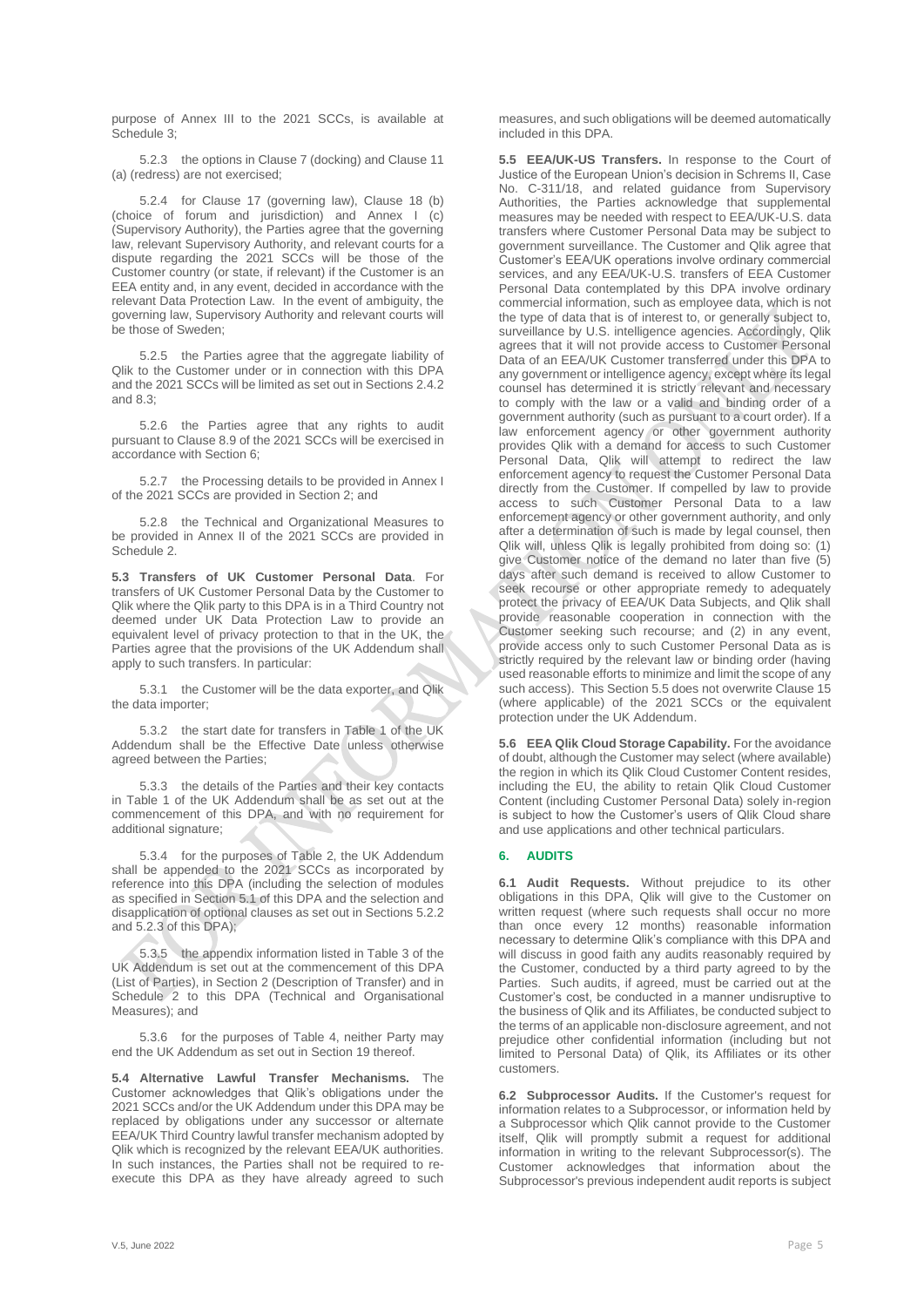to agreement from the relevant Subprocessor, and that Qlik cannot guarantee access to that Subprocessor's audit information at any particular time, or at all.

## **7. ACCESS AND DELETION OF CUSTOMER PERSONAL DATA**

**7.1 Access and Deletion of Qlik Cloud Customer Content during the Agreement.** Customer is responsible for any data minimization before inputting Customer Personal Data and for executing any requests to access, retrieve, correct and/or delete Qlik Cloud Customer Content (including any Customer Personal Data therein). Qlik will, as necessary to enable the Customer to meet its obligations under Data Protection Law, provide the Customer via availability of Qlik Cloud with the ability to access, retrieve, correct and delete through to the Termination Date its Qlik Cloud Customer Content in Qlik Cloud. The Customer acknowledges that such ability may from time to time be limited due to temporary service outage for maintenance or other updates to Qlik Cloud. To the extent that the Customer, in its fulfilment of its Data Protection Law obligations, is unable to access, retrieve, correct or delete Customer Personal Data in Qlik Cloud due to prolonged unavailability of Qlik Cloud due to an issue within Qlik's control (for example, exceeding 10 working days), upon written request from the Customer, Qlik will where possible use reasonable efforts to provide, correct or delete such Customer Personal Data. The Customer acknowledges that Qlik may maintain backups of Qlik Cloud Customer Content, which would remain in place for approximately third (30) days following a deletion in Qlik Cloud. The Customer remains solely responsible for the deletion, correction and accuracy of its Qlik Cloud Customer Content and will be solely responsible for retrieving such Qlik Cloud Customer Content to respond to Data Subject access requests or similar requests relating to Customer Personal Data. If Qlik receives any such Data Subject request, Qlik will use commercially reasonable efforts to redirect the Data Subject to the Customer.

**7.2 Access and Deletion of Customer Personal Data on Termination of the Agreement**. By the Termination Date, the Customer will have deleted all Qlik Cloud Customer Content Personal Data, unless prohibited by law, or the order of a governmental or regulatory body. Notwithstanding the foregoing, after the Termination Date and upon the Customer's written request Qlik will provide reasonable assistance to the Customer to securely destroy or return any<br>remaining Customer Personal Data The Customer remaining Customer Personal Data. acknowledges that Customer Personal Data may be stored by Qlik after the Termination Date in line with Qlik's data retention rules and back-up procedures until it is eventually deleted. To the extent that any portion of Customer Personal Data remains in the possession of Qlik following the Termination Date, Qlik's obligations set forth in this DPA shall survive termination of the Agreement with respect to that

portion of the Customer Personal Data until it is eventually deleted.

# **8. MISCELLANEOUS**

**8.1 Entire Agreement.** This DPA and the Agreement, where referenced, contain the entire agreement regarding the subject matter thereof and supersede any other data protection/privacy agreements and communications between the Parties concerning the Processing by Qlik of Customer Personal Data in Qlik's performance of the Services

**8.2 Effect of this DPA**. Except as amended by this DPA, the Agreement will remain in full force and effect. If there is a conflict between any other agreement between the Parties, including the Agreement and this DPA, the terms of this DPA will control. In the event of a conflict between this DPA and the applicable 2021 SCCs (Modules Two or Three) and/or the UK Addendum, the relevant 2021 SCCs and/or the UK Addendum will prevail. This DPA is effective from the Effective Date and only if and for so long as Qlik provides Services under the Agreement. This DPA will terminate, unless otherwise terminated by the Parties, on the Termination Date.

**8.3 Liability.** Subject to Section 2.4.2, the total combined liability of either Party towards the other Party, whether in contract, tort or under any other theory of liability, shall be limited to that set forth in the Agreement as well as any disclaimers contained therein. Any reference in such section to the liability of a Party means the aggregate liability of that Party under the Agreement and this DPA.

**8.4 Third Party Rights.** This DPA shall not confer any rights or remedies to any other person or entity other than the Parties except as to enable the Data Protection Law rights of Data Subjects of Customer Personal Data under this DPA.

**8.5 Updates to this DPA.** Qlik may modify the terms of this DPA, such as to account for future changes in Data Protection Law to enable the continued Processing of Customer Personal Data to carry out the Services and shall do so by way of updating the DPA terms on www.qlik.com. Any future changes to this DPA published by Qlik on its website will become effective once published and shall supersede any previous DPA between the Parties, insofar and only to the extent that those changes (i) are to account for changes under Data Protection Law, which may include to account for revised guidance from a Supervisory Authority, or (ii) to enable an EEA/UK Third Country lawful transfer mechanism, as contemplated under Section 5.2, or (iii) are not less favorable to the Customer (for example, to permit further data types of Customer Personal Data to be uploaded to Qlik Cloud). The Customer is therefore encouraged to keep up to date with these DPA terms a[t www.qlik.com.](http://www.qlik.com/)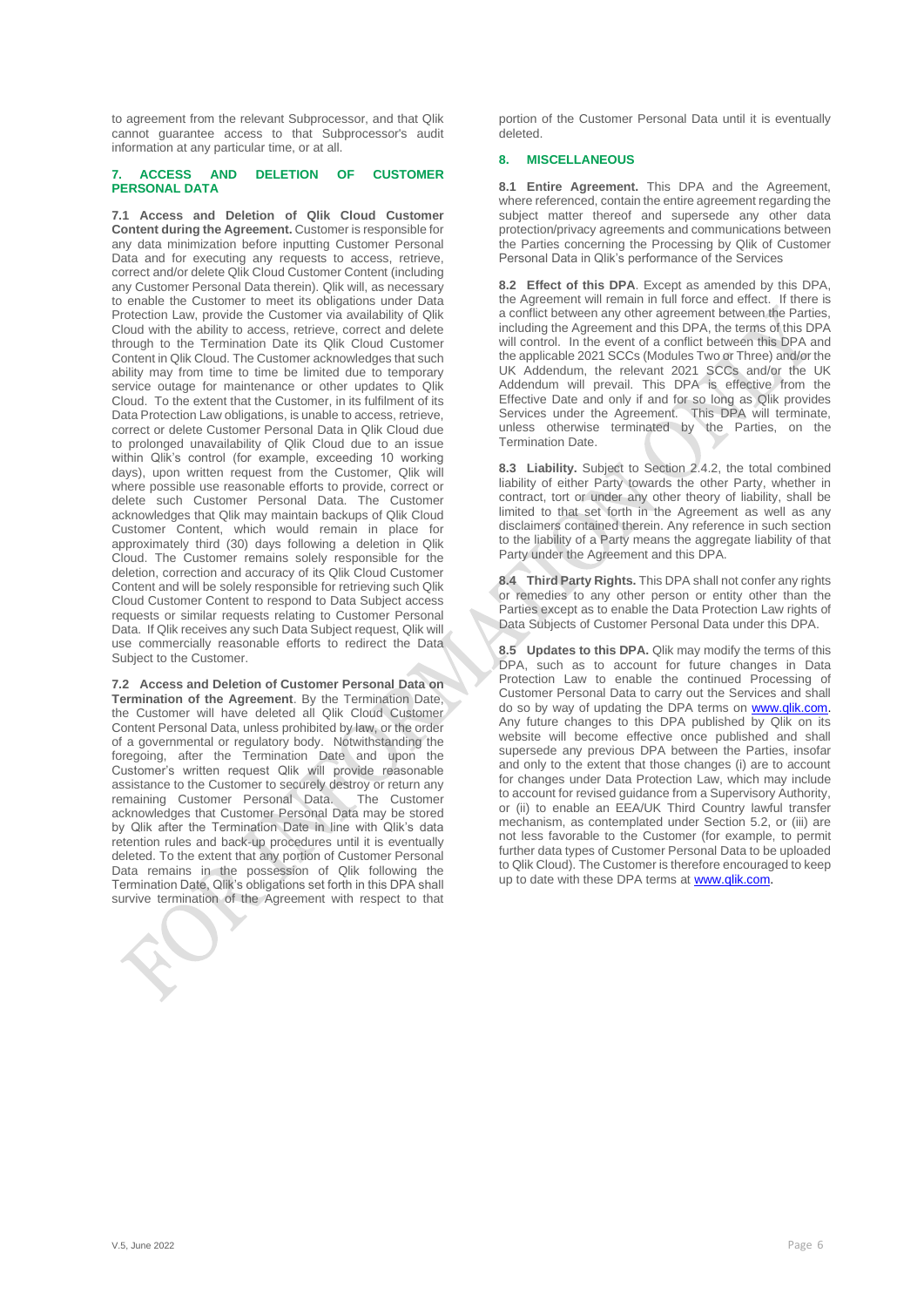# **SCHEDULE 2 TECHNICAL AND ORGANIZATIONAL MEASURES**

Qlik shall undertake appropriate technical and organizational measures for the availability and security of Customer Personal Data and to protect it against unauthorized or unlawful Processing and against accidental or unlawful loss, destruction, alteration or damage, and against unauthorized disclosure or access. These measures, listed below, shall take into account the nature, scope, context and purposes of the Processing, available technology as well as the costs of implementing the specific measures and shall ensure a level of security appropriate to the harm that might result from a Security Breach. Some of the measures below apply to Qlik's general IT infrastructure/practices and may not necessarily apply to Qlik Cloud. While Qlik may alter its measures in line with evolving security practices and risks, and with due regard to the nature of the Processing, Qlik will not materially decrease the overall protections of the Customer Personal Data below the aggregate standard of the measures in this Schedule 2. Customers should stay up to date with Qlik's security measures by visiting its security resources available at [www.qlik.com.](http://www.qlik.com/)

**1. Access Controls to Premises and Facilities.** Qlik maintains technical and organizational measures to control access to premises and facilities, particularly to check authorization, utilizing various physical security controls such as ID cards, keys, alarm systems, surveillance systems, entry/exit logging and door locking to restrict physical access to office facilities.

**2. Access Controls to Systems and Data.** Qlik operates technical and organizational measures for user identification and authentication, such as logs, policies, assigning distinct usernames for each employee and utilizing password complexity requirements for access to on-premises and cloud-based platforms. In addition, user access is established on a role basis and requires user management, system or HR approval, depending on use. Second-layer authentication may be employed where relevant by way of multi-factor authentication. User access for sensitive platforms is subject to periodic review and testing. Qlik's IT control environment is based upon industry-accepted concepts, such as multiple layers of preventive and detective controls, working in concert to provide for the overall protection of Qlik's computing environment and data assets. To strengthen access control, a centralized identity and access management solution is used to manage application access. Qlik uses on-boarding and off-boarding processes to regulate access by Qlik Personnel.

**3. Disclosure Controls.** Qlik maintains technical and organizational measures to transport, transmit and communicate or store data on data media (manual or electronic). For certain data transfers, bearing in mind the risk and sensitivity of the data, Qlik may employ encrypted network or similar transfer technologies. Personnel must utilize a dedicated or local VPN network to access internal resources and/or industry-standard authentication and secure communication mechanisms to access cloud-based systems. Logging and reporting are utilized for validation and review purposes. Third party Subprocessors are subject to privacy and security risk assessments and contractual commitments.

**4. Input Controls.** Qlik maintains measures in its general IT systems for checking whether relevant data has been entered, changed or removed (deleted), and by whom, such as by way of application-level data entry and validation capabilities. and reporting is utilized for validation and review purposes. For Qlik Cloud Customer Content, other than as provided for under this DPA, the Customer is solely responsible for entry, alteration and removal (deletion) of any of its Qlik Cloud Customer Content in Qlik Cloud and, to respect the security and integrity of the Customer Personal Data, Qlik does not monitor Qlik Cloud Customer Content for regular entries, alterations or removals (deletion) by the Customer or its users in its use of the Services.

**5. Job Controls.** Qlik uses technical (e.g., access controls) and organizational (e.g., policies) measures to delineate, control and protect data for which the Qlik is the Controller or the Processor. Qlik records and delineates the data types for which it is a Controller or a Processor in its record of processing activities under Article 30 (2) EU GDPR.

**6. Separation Controls.** Qlik uses segregation standards and protocols between production, testing and development environments of sensitive platforms. Additionally, environments of sensitive platforms. segregation of data is further supported through user access role segregation.

**7. Availability Controls.** Qlik maintains measures to assure data availability such as local and/or cloud-based back-up mechanisms involving scheduled and monitored backup routines, and local disaster recovery procedures. Qlik may supplement these with additional security protections for its business, for example malware protection. Additionally, data centers of a critical nature are required to submit to periodic 3rd party evaluation of operating effectiveness for significant controls ensuring data availability. Relevant systems and data center locations are protected through the use of industry-standard firewall .<br>canabilities

**8. Other Security Controls.** Qlik maintains (i) regular control evaluation and testing by audit (internal and/or external), on an as-needed basis, (ii) individual appointment of system administrators, (iii) user access by enterprise IDP, (iv) binding policies and procedures for Qlik's Personnel, and (v) regular security and privacy training. Policies will clearly inform Personnel of their obligations (including confidentiality and associated statutory obligations) and the associated consequences of any violation.

**9. Certifications**. Qlik has, at the time of the Effective Date, and shall maintain, certifications regarding SOC 2 Type II and ISO 27001 or their equivalents, which may change over time in line with evolving security standards.

**10. Qlik Cloud Specific Measures.** Further security measures relating to Qlik Cloud are set out in the Qlik Cloud<br>Information Security Addendum at **Information** [https://www.qlik.com/us/legal/product-terms.](https://www.qlik.com/us/legal/product-terms)